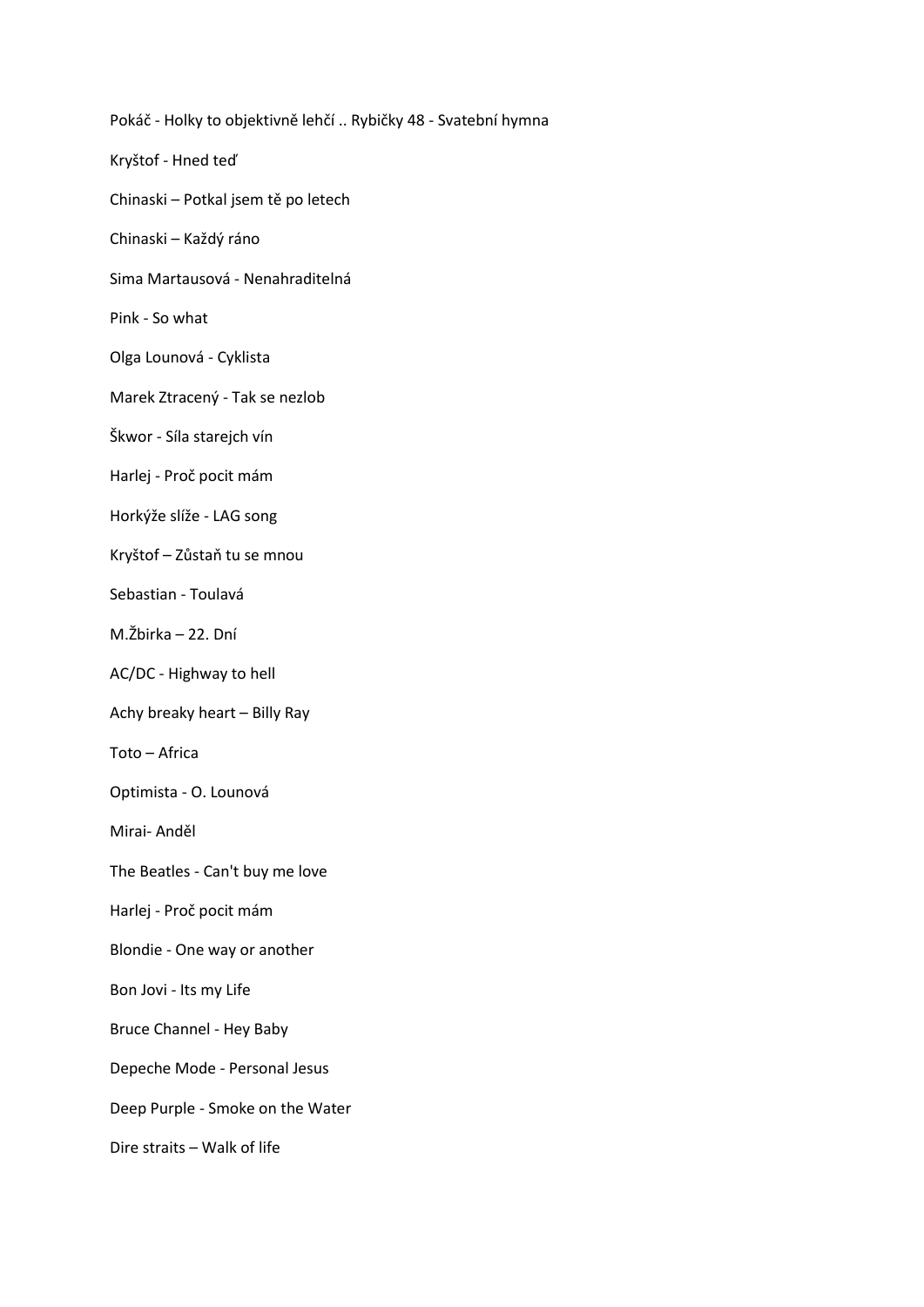Nohavica -Jdou po mě jdou Dalibor Janda – Žít jako kaskadér Ewa Farná - Všechno nebo nic David Stypka /Farná- Dobré ráno milá Maroon 5 - This love Eddy Grant - Come back Elvis Presley - Blue Suede Shoe Erasure - Love to hate you Gary Moore – Still got the blues Joan Jett - I Love Rock n´ Roll Belinda Carlise - Leave a light on Coldplay - Clock Joe Cocker - Unchain my hearth Judas Priest - Breaking the law Van Halen – Jump Kiss – Rock all night Los Lobos - La Bamba Michael Jackson - Billie Jean Mike Oldfield - Moonlight Shadow The Police - Every Breath You Take Mike Oldfield - Moonlight Shadow Rolling Stones - Satisfaction Sting - Every breath you take Tom Jones- Love is in the air Guns N´ Roses - Knocking On Heavens Lenon John - Imagine Metallica - Nothing Else Matters